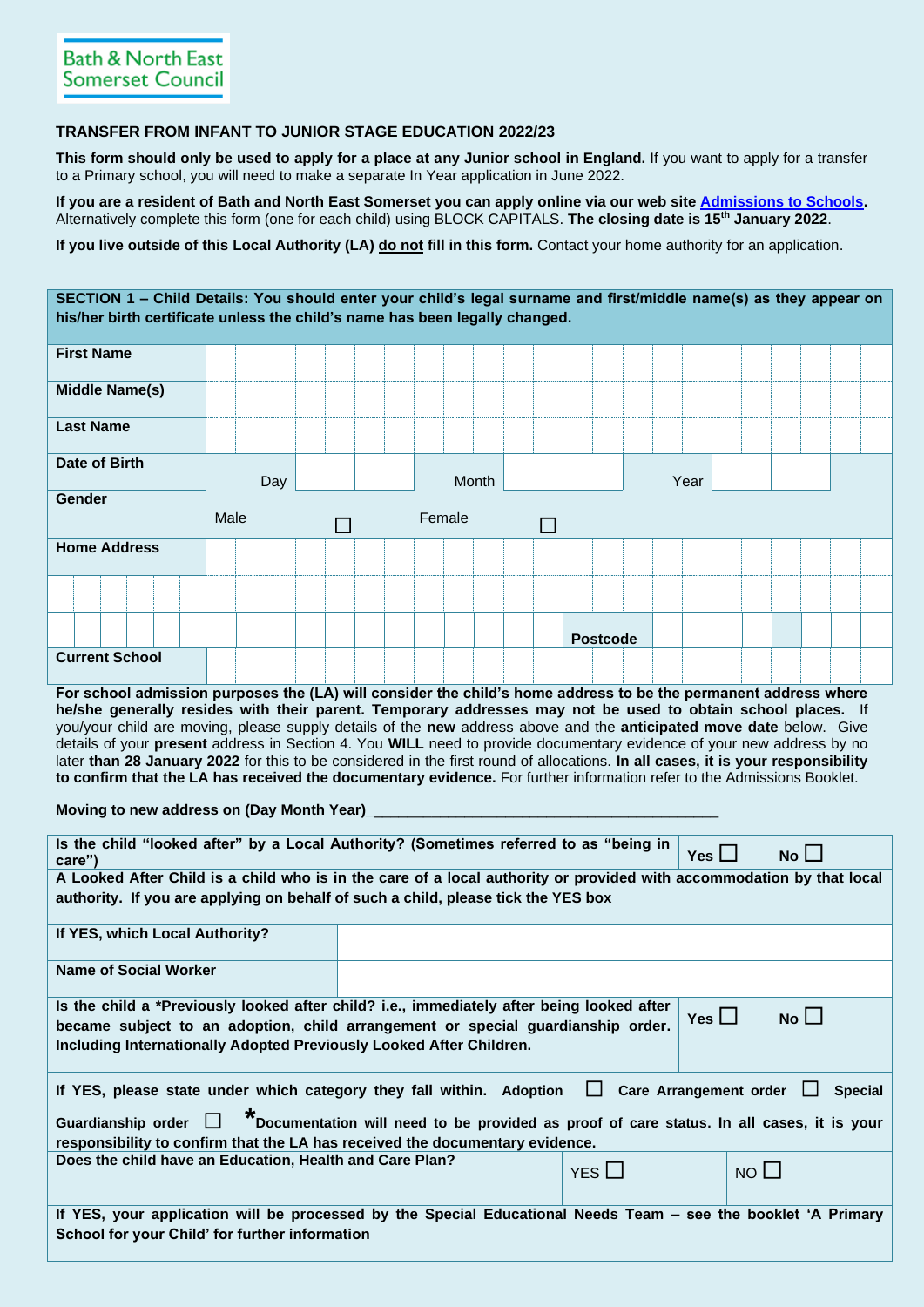## **SECTION 2- SCHOOL PREFERENCES**

Your preferred **Junior** school(s) should be shown in the preference boxes below in priority order. The booklet gives a detailed explanation of the equal preference system. You do not have to show a second or third preference if you do not wish, although you are strongly recommended to do so. You can express a preference for any **Junior** school, including Voluntary Aided (VA) or Academy Schools, within any Local Authority (LA). **Please do not use this form to apply for a primary school place**. You will need to complete an In-Year application in June 2022 as any such request has to be considered for a place in an existing year group and is dealt with under the In-Year admissions scheme. As there is no guarantee that places within a primary school will be available, please make a **Junior** school transfer application by the closing date so that your child is not disadvantaged and can be considered alongside other children for whom Junior school preferences have been made.

Please consider your preferences carefully as, after the closing date, if you decide to change your school preference (or preference order) your original application will be withdrawn, and your child will NOT be considered for a school place in the first round of allocations even if the original application was received before the closing date. (See booklet for further details)

Completion of the boxes does not guarantee that a place can be offered to your child at one of these schools. Every effort will be made to offer you a school of your preference. However, if schools receive more applications than places available, the admissions criteria will be used to decide which children can be offered places. **Please note that all preferences are considered equally and if your child qualifies for a place at more than one school you will be offered your highest preference school.**

**When completing your preferences if there is more than one school with the same name please also include the area in which the school is situated.**

| My 1 <sup>st</sup> Preference school is: |  |  |  |  |  |  |
|------------------------------------------|--|--|--|--|--|--|
| <b>Postcode of School</b>                |  |  |  |  |  |  |
| My 2 <sup>nd</sup> Preference school is: |  |  |  |  |  |  |
| <b>Postcode of School</b>                |  |  |  |  |  |  |
| My 3 <sup>rd</sup> Preference school is: |  |  |  |  |  |  |
| <b>Postcode of School</b>                |  |  |  |  |  |  |

**Please tick any of the following reasons for your school preference(s). You may tick as many reasons as you like for each preference.**

**You may give reasons for your school preferences including religious or philosophical ones which all admission authorities will have regard to, but you should note that all allocations must be made in accordance with the published admissions criteria if a school is oversubscribed.**

| <b>Preferences</b>                                                    | 1st | 2nd | 3rd |
|-----------------------------------------------------------------------|-----|-----|-----|
| Older sibling in preferred school (see also sibling section<br>below) |     |     |     |
| Distance (home to preferred school)                                   |     |     |     |
| <b>Medical Reasons</b>                                                |     |     |     |
| Religion or Faith                                                     |     |     |     |
| Other reasons (Please specify what these reasons are)                 |     |     |     |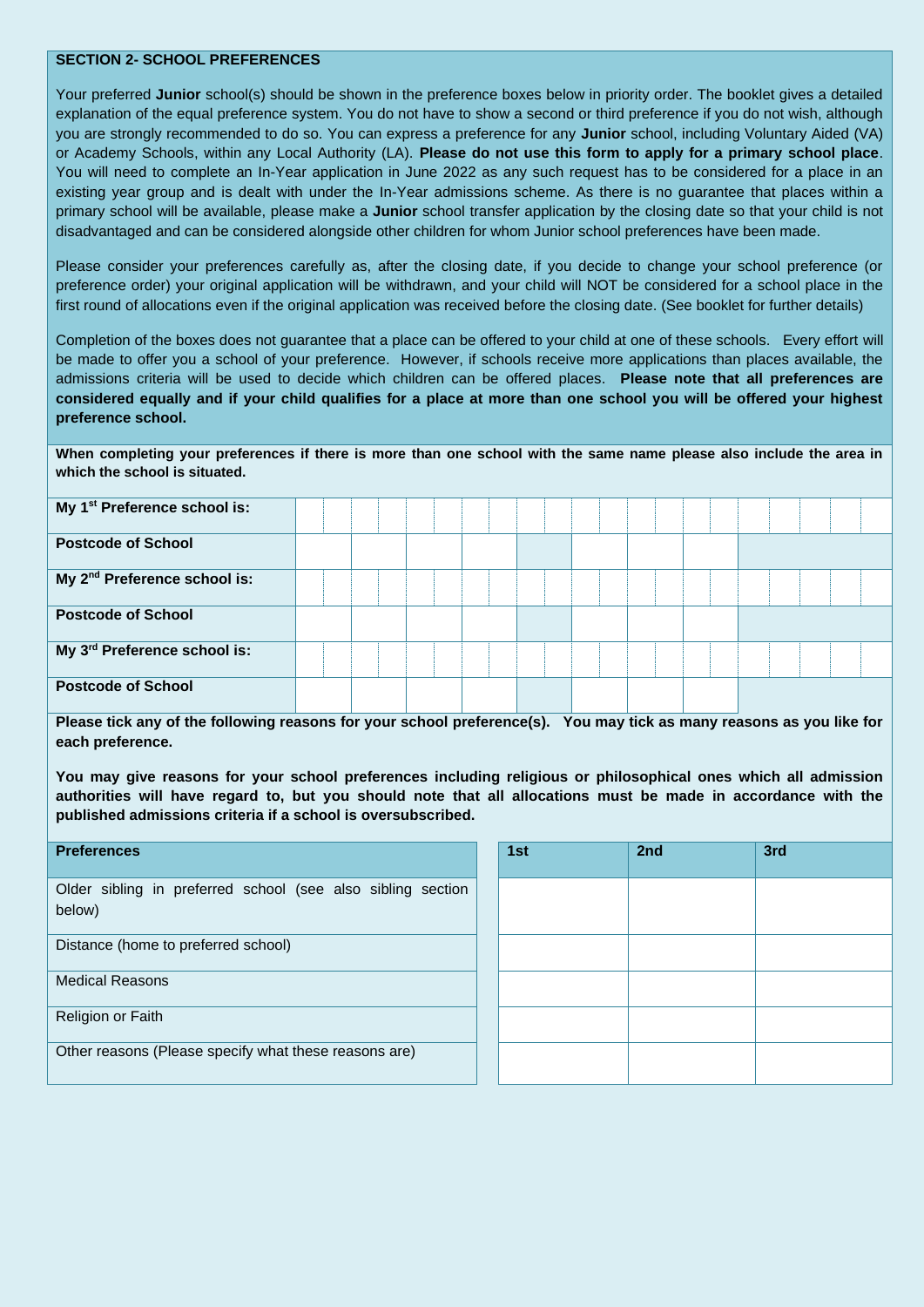## **SIBLINGS (see booklet for definition of a sibling)**

**If, in September 2022, this child has an older brother or sister who will be in attendance at one of your preferred schools or a younger sibling at the paired infant school (see Admissions booklet for details of paired schools) please give the details below:**

| <b>First Name</b>     |      |        |                 |      |  |
|-----------------------|------|--------|-----------------|------|--|
| <b>Middle Name(s)</b> |      |        |                 |      |  |
| <b>Last Name</b>      |      |        |                 |      |  |
| <b>Date of Birth</b>  | Day  | Month  |                 | Year |  |
| Gender                |      |        |                 |      |  |
|                       |      |        |                 |      |  |
|                       |      |        |                 |      |  |
|                       | Male | Female |                 |      |  |
| <b>Home Address</b>   |      |        |                 |      |  |
|                       |      |        |                 |      |  |
|                       |      |        | <b>Postcode</b> |      |  |

## **SECTION 3 - VOLUNTARY AIDED DENOMINATIONAL and ACADEMY SCHOOLS**

**If your preferences include Voluntary Aided (VA) or Academy schools, you should read the school's published admission criteria as this may be different from those used for Community schools.**

**Details of any supporting evidence they may require will be given in their admissions criteria and this evidence should be sent to the school direct. As well as completing this application form certain VA or Academy Schools require you to complete a supplementary information form (SIF), copies of which are available from the schools direct. Please see their admissions criteria for details of which schools require a SIF.** 

**If one or more of your preferences is for a place at a school that uses Faith as part of its admission criteria, the following information may be useful to the schools when considering your application under their admissions criteria:**

|                                                                                                                                                                                                                                         | Church of England | Catholic | Other (please specify                                                                                                     |  |  |  |  |  |  |  |
|-----------------------------------------------------------------------------------------------------------------------------------------------------------------------------------------------------------------------------------------|-------------------|----------|---------------------------------------------------------------------------------------------------------------------------|--|--|--|--|--|--|--|
| <b>Denomination</b><br>(please)<br>tick appropriate box)                                                                                                                                                                                |                   |          |                                                                                                                           |  |  |  |  |  |  |  |
| Is your child baptised?                                                                                                                                                                                                                 | <b>YES</b>        | NO.      |                                                                                                                           |  |  |  |  |  |  |  |
| NB: If you have answered YES and are applying for a Catholic school, a copy of the baptismal certificate must be<br>sent to the school direct by the closing date. Please tick this box if you have sent a baptismal certificate to the |                   |          |                                                                                                                           |  |  |  |  |  |  |  |
| school direct                                                                                                                                                                                                                           |                   |          |                                                                                                                           |  |  |  |  |  |  |  |
| Name of church where you currently worship                                                                                                                                                                                              |                   |          |                                                                                                                           |  |  |  |  |  |  |  |
| Name of parish Priest/minister                                                                                                                                                                                                          |                   |          |                                                                                                                           |  |  |  |  |  |  |  |
|                                                                                                                                                                                                                                         |                   |          | If you are applying for a school that uses Faith as part of the school's admissions criteria, it will give details of the |  |  |  |  |  |  |  |
| church evidence they require. Please tick this box if you have sent this to the school direct                                                                                                                                           |                   |          |                                                                                                                           |  |  |  |  |  |  |  |